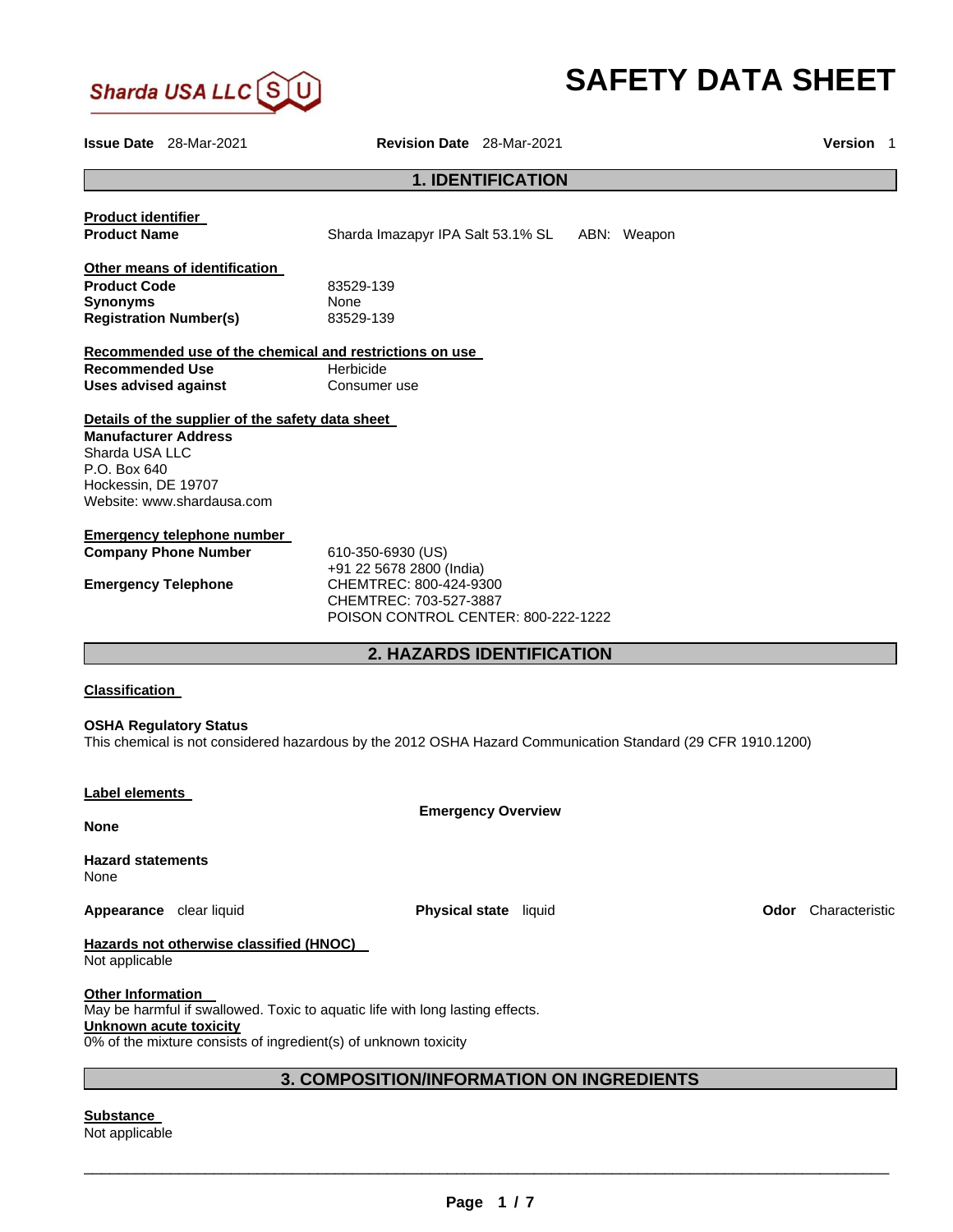## **Mixture**

| <b>Chemical Name</b>                                                                                                              |                                                                                                                                                                                                                                                                  | <b>CAS No</b>                                                                                                                                                   | Weight-% |  |  |
|-----------------------------------------------------------------------------------------------------------------------------------|------------------------------------------------------------------------------------------------------------------------------------------------------------------------------------------------------------------------------------------------------------------|-----------------------------------------------------------------------------------------------------------------------------------------------------------------|----------|--|--|
| Imazapyr IPA Salt                                                                                                                 |                                                                                                                                                                                                                                                                  | 81510-83-0                                                                                                                                                      | 53.1     |  |  |
| Other ingredients                                                                                                                 |                                                                                                                                                                                                                                                                  | Proprietary                                                                                                                                                     | 46.9     |  |  |
| If CAS number is "proprietary", the specific chemical identity and percentage of composition has been withheld as a trade secret. |                                                                                                                                                                                                                                                                  |                                                                                                                                                                 |          |  |  |
|                                                                                                                                   |                                                                                                                                                                                                                                                                  | <b>4. FIRST AID MEASURES</b>                                                                                                                                    |          |  |  |
| <b>Description of first aid measures</b>                                                                                          |                                                                                                                                                                                                                                                                  |                                                                                                                                                                 |          |  |  |
| <b>General advice</b>                                                                                                             | Call a poison control center or doctor for treatment advice. Have the product containers or<br>label with you when calling a poison control center or doctor, or going for treatment.                                                                            |                                                                                                                                                                 |          |  |  |
| Eye contact                                                                                                                       | Rinse immediately with plenty of water, also under the eyelids, for at least 15 minutes.<br>Remove contact lenses, if present and easy to do. Continue rinsing. Call a poison control<br>center or doctor for treatment advice.                                  |                                                                                                                                                                 |          |  |  |
| <b>Skin contact</b>                                                                                                               | Wash off immediately with soap and plenty of water while removing all contaminated<br>clothes and shoes. Wash contaminated clothing before reuse. If skin irritation persists, call<br>a physician. Call a poison control center or doctor for treatment advice. |                                                                                                                                                                 |          |  |  |
| <b>Inhalation</b>                                                                                                                 | Move victim to fresh air. If breathing is irregular or stopped, administer artificial respiration.<br>Call a physician or poison control center immediately. Administer oxygen if breathing is<br>difficult.                                                     |                                                                                                                                                                 |          |  |  |
| Ingestion                                                                                                                         |                                                                                                                                                                                                                                                                  | Call a physician or poison control center immediately. Do not induce vomiting without<br>medical advice. Never give anything by mouth to an unconscious person. |          |  |  |
| Self-protection of the first aider                                                                                                | Ensure that medical personnel are aware of the material(s) involved and take precautions<br>to protect themselves.                                                                                                                                               |                                                                                                                                                                 |          |  |  |
| Most important symptoms and effects, both acute and delayed                                                                       |                                                                                                                                                                                                                                                                  |                                                                                                                                                                 |          |  |  |
| <b>Symptoms</b>                                                                                                                   | None known.                                                                                                                                                                                                                                                      |                                                                                                                                                                 |          |  |  |
| Indication of any immediate medical attention and special treatment needed                                                        |                                                                                                                                                                                                                                                                  |                                                                                                                                                                 |          |  |  |
| Note to physicians                                                                                                                | Treat symptomatically. If ingested, induce emesis or lavage stomach.                                                                                                                                                                                             |                                                                                                                                                                 |          |  |  |
| <b>5. FIRE-FIGHTING MEASURES</b>                                                                                                  |                                                                                                                                                                                                                                                                  |                                                                                                                                                                 |          |  |  |

\_\_\_\_\_\_\_\_\_\_\_\_\_\_\_\_\_\_\_\_\_\_\_\_\_\_\_\_\_\_\_\_\_\_\_\_\_\_\_\_\_\_\_\_\_\_\_\_\_\_\_\_\_\_\_\_\_\_\_\_\_\_\_\_\_\_\_\_\_\_\_\_\_\_\_\_\_\_\_\_\_\_\_\_\_\_\_\_\_\_\_\_\_

# **Suitable extinguishing media**

Dry chemical, CO2, water spray or regular foam. Move containers from fire area if you can do it without risk. Dike fire-control water for later disposal. Water spray, fog or regular foam.

**Unsuitable extinguishing media** Do not scatter spilled material with high pressure water streams.

# **Specific hazards arising from the chemical**

Thermal decomposition can lead to release of irritating and toxic gases and vapors. Combustible material.

**Hazardous combustion products** Carbon oxides. Nitrogen oxides (NOx).

**Explosion data Sensitivity to Mechanical Impact** None. **Sensitivity to Static Discharge** None.

# **Protective equipment and precautions for firefighters**

As in any fire, wear self-contained breathing apparatus pressure-demand, MSHA/NIOSH (approved or equivalent) and full protective gear. Avoid runoff to waterways and sewers.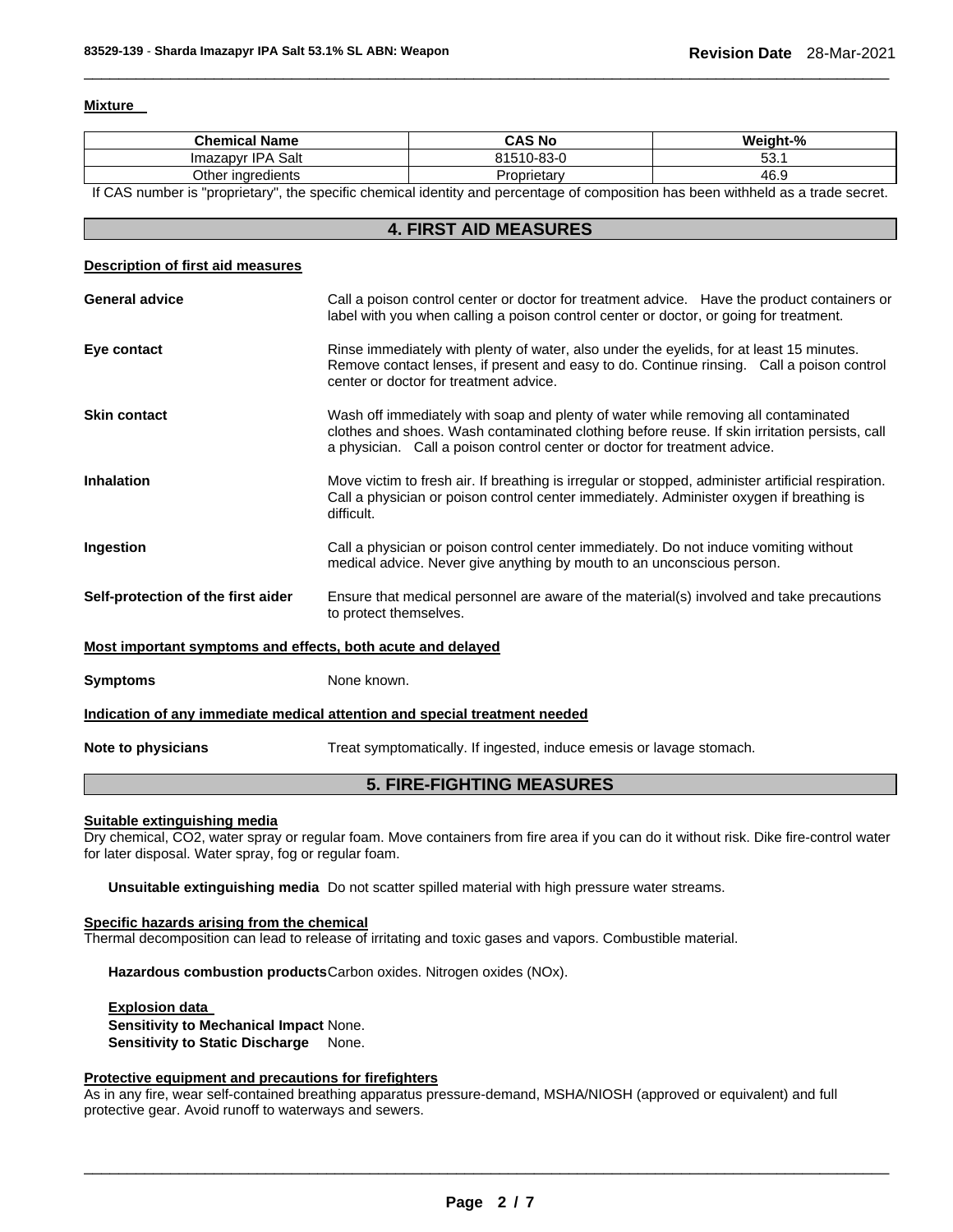# **6. ACCIDENTAL RELEASE MEASURES**

\_\_\_\_\_\_\_\_\_\_\_\_\_\_\_\_\_\_\_\_\_\_\_\_\_\_\_\_\_\_\_\_\_\_\_\_\_\_\_\_\_\_\_\_\_\_\_\_\_\_\_\_\_\_\_\_\_\_\_\_\_\_\_\_\_\_\_\_\_\_\_\_\_\_\_\_\_\_\_\_\_\_\_\_\_\_\_\_\_\_\_\_\_

# **Personal precautions, protective equipment and emergency procedures**

| <b>Personal precautions</b>                                  | Evacuate personnel to safe areas. Ensure adequate ventilation, especially in confined<br>areas. Use personal protective equipment as required. Keep people away from and upwind<br>of spill/leak.                                                                                                                                                      |  |  |
|--------------------------------------------------------------|--------------------------------------------------------------------------------------------------------------------------------------------------------------------------------------------------------------------------------------------------------------------------------------------------------------------------------------------------------|--|--|
| For emergency responders                                     | Use personal protection recommended in Section 8. Ventilate the area.                                                                                                                                                                                                                                                                                  |  |  |
| <b>Environmental precautions</b>                             |                                                                                                                                                                                                                                                                                                                                                        |  |  |
| <b>Environmental precautions</b>                             | Prevent entry into waterways, sewers, basements or confined areas.                                                                                                                                                                                                                                                                                     |  |  |
| Methods and material for containment and cleaning up         |                                                                                                                                                                                                                                                                                                                                                        |  |  |
| <b>Methods for containment</b>                               | Prevent further leakage or spillage if safe to do so.                                                                                                                                                                                                                                                                                                  |  |  |
| Methods for cleaning up                                      | Cover liquid spill with sand, earth or other non-combustible absorbent material. Sweep up<br>and shovel into suitable containers for disposal.                                                                                                                                                                                                         |  |  |
|                                                              | 7. HANDLING AND STORAGE                                                                                                                                                                                                                                                                                                                                |  |  |
| <b>Precautions for safe handling</b>                         |                                                                                                                                                                                                                                                                                                                                                        |  |  |
| Advice on safe handling                                      | Handle in accordance with good industrial hygiene and safety practice. Use personal<br>protective equipment as required. Wash thoroughly after handling. Wash contaminated<br>clothing before reuse. Do not eat, drink or smoke when using this product. Do not breathe<br>dust/fume/gas/mist/vapors/spray. Avoid contact with skin, eyes or clothing. |  |  |
| Conditions for safe storage, including any incompatibilities |                                                                                                                                                                                                                                                                                                                                                        |  |  |
| <b>Storage Conditions</b>                                    | Keep out of the reach of children. Keep/store only in original container. Keep containers<br>tightly closed in a dry, cool and well-ventilated place. Keep away from food, drink and<br>animal feeding stuffs.                                                                                                                                         |  |  |
| <b>Packaging materials</b>                                   | Do not reuse container.                                                                                                                                                                                                                                                                                                                                |  |  |
| Incompatible materials                                       | Strong oxidizing agents.                                                                                                                                                                                                                                                                                                                               |  |  |
|                                                              | 8. EXPOSURE CONTROLS/PERSONAL PROTECTION                                                                                                                                                                                                                                                                                                               |  |  |
| <b>Control parameters</b>                                    |                                                                                                                                                                                                                                                                                                                                                        |  |  |
| <b>Exposure Guidelines</b>                                   | This product, as supplied, does not contain any hazardous materials with occupational<br>exposure limits established by the region specific regulatory bodies.                                                                                                                                                                                         |  |  |
| <b>Appropriate engineering controls</b>                      |                                                                                                                                                                                                                                                                                                                                                        |  |  |
| <b>Engineering Controls</b>                                  | Ensure adequate ventilation, especially in confined areas. And. Showers. Eyewash<br>stations. Ventilation systems.                                                                                                                                                                                                                                     |  |  |
|                                                              | Individual protection measures, such as personal protective equipment                                                                                                                                                                                                                                                                                  |  |  |
| <b>Eye/face protection</b>                                   | Wear safety glasses with side shields (or goggles).                                                                                                                                                                                                                                                                                                    |  |  |
| Skin and body protection                                     | Wear suitable protective clothing. Wear protective butyl rubber gloves. Protective shoes or<br>boots.                                                                                                                                                                                                                                                  |  |  |
| <b>Respiratory protection</b>                                | Ensure adequate ventilation, especially in confined areas. If exposure limits are exceeded<br>or irritation is experienced, NIOSH/MSHA approved respiratory protection should be worn.                                                                                                                                                                 |  |  |

 $\Box$ 

Positive-pressure supplied air respirators may be required for high airborne contaminant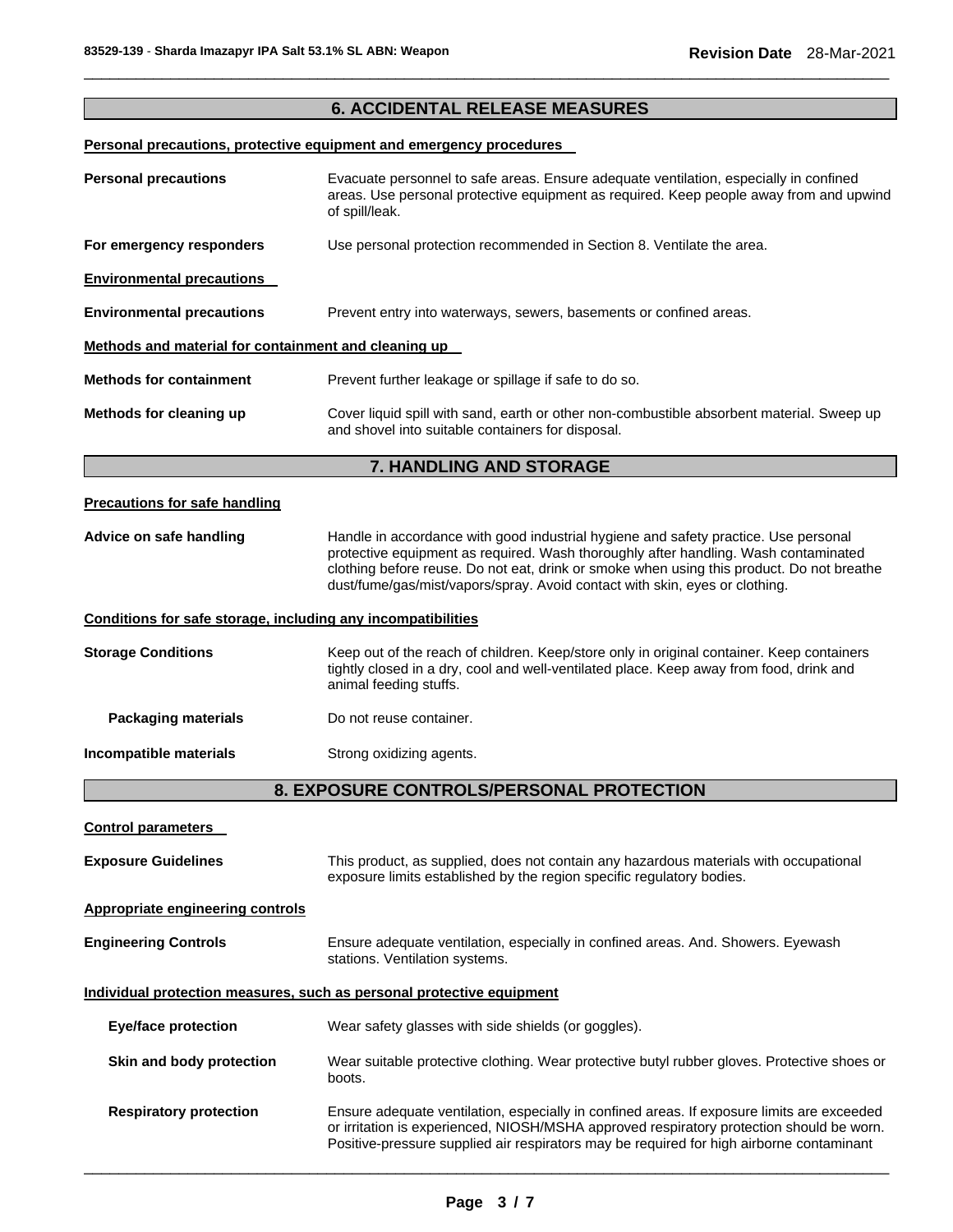concentrations. Respiratory protection must be provided in accordance with current local regulations.

**General Hygiene Considerations** When using do not eat, drink or smoke. Regular cleaning of equipment, work area and clothing is recommended. Avoid contact with skin, eyes or clothing. Wash hands thoroughly after handling. Keep away from food, drink and animal feeding stuffs.

# **9. PHYSICAL AND CHEMICAL PROPERTIES**

\_\_\_\_\_\_\_\_\_\_\_\_\_\_\_\_\_\_\_\_\_\_\_\_\_\_\_\_\_\_\_\_\_\_\_\_\_\_\_\_\_\_\_\_\_\_\_\_\_\_\_\_\_\_\_\_\_\_\_\_\_\_\_\_\_\_\_\_\_\_\_\_\_\_\_\_\_\_\_\_\_\_\_\_\_\_\_\_\_\_\_\_\_

#### **Information on basic physical and chemical properties**

| <b>Physical state</b><br>Appearance<br>Color                                                                                                                                                                                                                                                                                                                                                                   | liquid<br>clear liquid<br>light green                                                                                                                                                                                                                                                                                                    | Odor<br><b>Odor threshold</b>      | Characteristic<br>No information available |
|----------------------------------------------------------------------------------------------------------------------------------------------------------------------------------------------------------------------------------------------------------------------------------------------------------------------------------------------------------------------------------------------------------------|------------------------------------------------------------------------------------------------------------------------------------------------------------------------------------------------------------------------------------------------------------------------------------------------------------------------------------------|------------------------------------|--------------------------------------------|
| <u>Property</u><br>pН<br>Melting point / freezing point<br>Boiling point / boiling range<br>Flash point<br><b>Evaporation rate</b><br>Flammability (solid, gas)<br><b>Flammability Limit in Air</b>                                                                                                                                                                                                            | Values<br>5.86<br>No information available<br>No information available<br>Not applicable<br>No information available<br>No information available                                                                                                                                                                                         | Remarks • Method<br>solution (1 %) |                                            |
| <b>Upper flammability limit:</b><br>Lower flammability limit:<br>Vapor pressure<br>Vapor densitv<br><b>Relative density</b><br>Water solubility<br>Solubility in other solvents<br><b>Partition coefficient</b><br><b>Autoignition temperature</b><br><b>Decomposition temperature</b><br><b>Kinematic viscosity</b><br><b>Dynamic viscosity</b><br><b>Explosive properties</b><br><b>Oxidizing properties</b> | No information available<br>No information available<br>No information available<br>No information available<br>1.1127<br>dispersible<br>No information available<br>No information available<br>No information available<br>No information available<br>$> 100$ mm2/s<br>No information available<br>Not an explosive<br>Not applicable | @ 40 °C                            |                                            |
| <b>Other Information</b><br><b>Softening point</b><br>Molecular weight<br><b>VOC Content (%)</b><br>Density<br><b>Bulk density</b>                                                                                                                                                                                                                                                                             | No information available<br>No information available<br>No information available<br>No information available<br>No information available                                                                                                                                                                                                 |                                    |                                            |

# **10. STABILITY AND REACTIVITY**

**Reactivity**  No data available **Chemical stability** Stable under recommended storage conditions. **Possibility of Hazardous Reactions** None under normal processing. **Conditions to avoid** Elevated Temperature. Storage near to reactive materials. **Incompatible materials** Strong oxidizing agents. **Hazardous Decomposition Products** Thermal decomposition can lead to release of irritating and toxic gases and vapors. Nitrogen oxides (NOx). Carbon oxides.

# **11. TOXICOLOGICAL INFORMATION**

**Information on likely routes of exposure**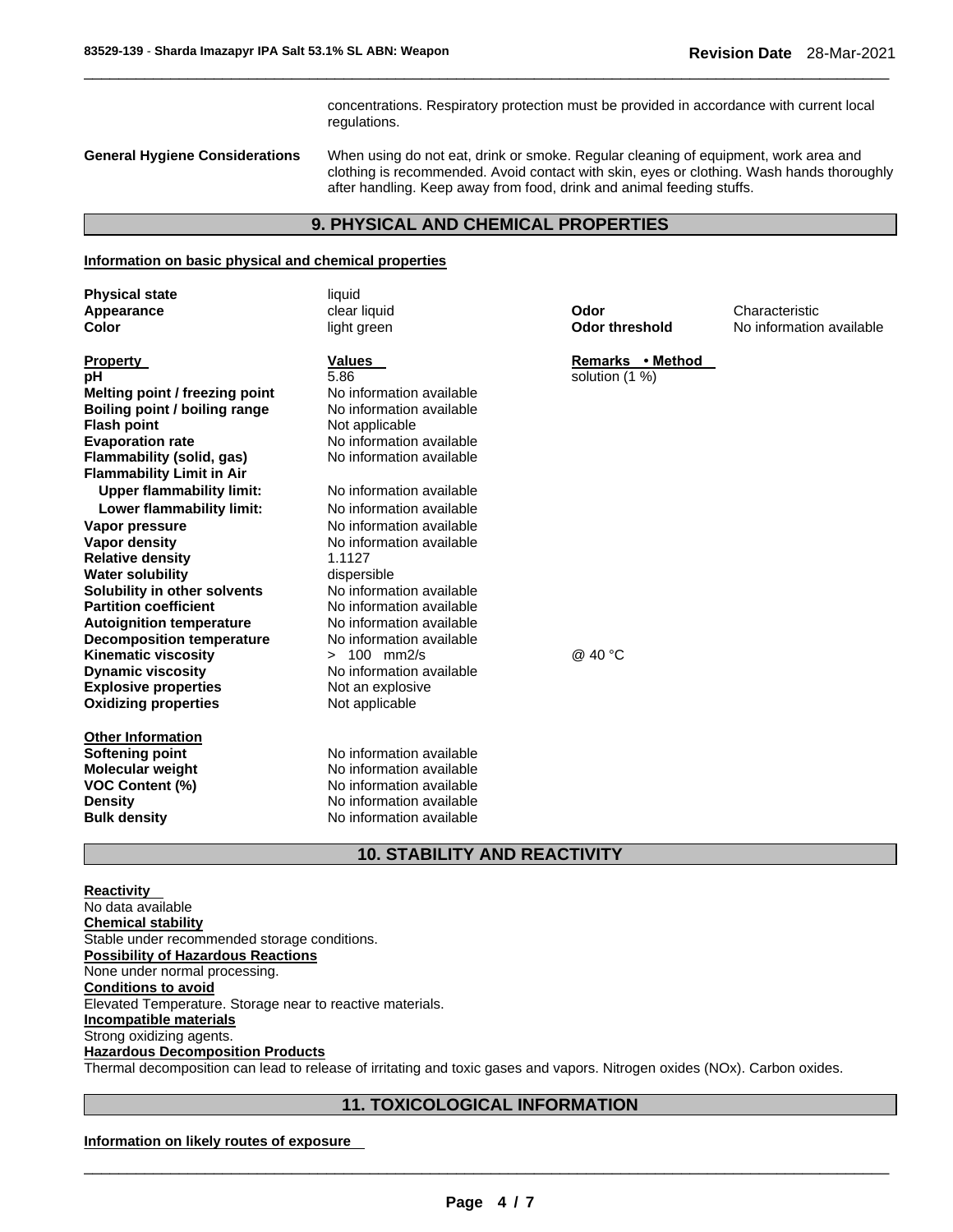# **Product Information**

| <b>Inhalation</b>   | Based on available data, the classification criteria are not met. |
|---------------------|-------------------------------------------------------------------|
| Eye contact         | Based on available data, the classification criteria are not met. |
| <b>Skin contact</b> | Based on available data, the classification criteria are not met. |
| <b>Ingestion</b>    | Based on available data, the classification criteria are not met. |

| <b>Chemical Name</b>            | Oral LD50           | <b>Dermal LD50</b> | <b>Inhalation LC50</b> |
|---------------------------------|---------------------|--------------------|------------------------|
| Imazapyr IPA Salt<br>81510-83-0 | $> 10$ g/kg (Rat)   |                    |                        |
| Other ingredients               | > 90 mL/kg<br>(Rat) |                    |                        |

\_\_\_\_\_\_\_\_\_\_\_\_\_\_\_\_\_\_\_\_\_\_\_\_\_\_\_\_\_\_\_\_\_\_\_\_\_\_\_\_\_\_\_\_\_\_\_\_\_\_\_\_\_\_\_\_\_\_\_\_\_\_\_\_\_\_\_\_\_\_\_\_\_\_\_\_\_\_\_\_\_\_\_\_\_\_\_\_\_\_\_\_\_

## **Information on toxicological effects**

**Symptoms** No information available.

## **Delayed and immediate effects as well as chronic effects from short and long-term exposure**

| <b>Sensitization</b>            | Based on available data, the classification criteria are not met. |
|---------------------------------|-------------------------------------------------------------------|
| Germ cell mutagenicity          | Based on available data, the classification criteria are not met. |
| Carcinogenicity                 | Based on available data, the classification criteria are not met. |
| <b>Reproductive toxicity</b>    | Based on available data, the classification criteria are not met. |
| STOT - single exposure          | Based on available data, the classification criteria are not met. |
| <b>STOT - repeated exposure</b> | Based on available data, the classification criteria are not met. |
| <b>Aspiration hazard</b>        | Based on available data, the classification criteria are not met. |

## **Numerical measures of toxicity - Product Information**

# **The following values are calculated based on chapter 3.1 of the GHS document** . **ATEmix (oral)** > 2000 mg/kg

# **12. ECOLOGICAL INFORMATION**

## **Ecotoxicity**

Toxic to aquatic life with long lasting effects

This product is toxic to plants. Drift and run-off may be hazardous to plants in water adjacent to treated areas. DO NOT apply to water except as specified in this label. Treatment of aquatic weeds may result in oxygen depletion or loss to decomposition of dead plants.

# **Persistence and degradability**

Not readily biodegradable.

# **Bioaccumulation**

Not likely to bioaccumulate.

# **Other adverse effects**

This mixture contains no substance considered to be persistent, bioaccumulating nor toxic (PBT)

# **13. DISPOSAL CONSIDERATIONS**

# **Waste treatment methods**

**Disposal of wastes** Pesticide wastes may be acutely hazardous. Improper disposal is a violation of federal law. Disposal should be in accordance with applicable regional, national and local laws and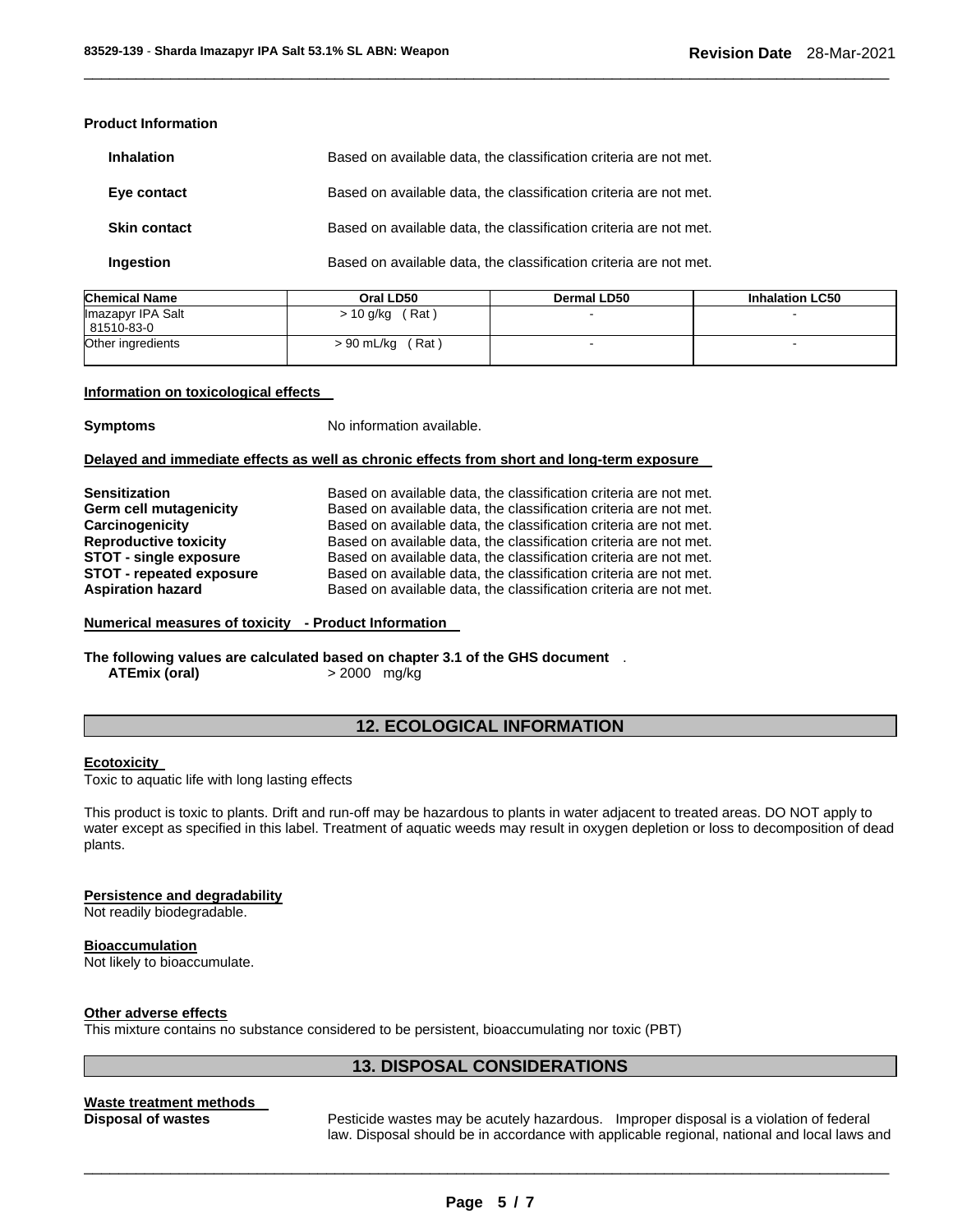regulations. Contact your State Pesticide or Environmental Control Agency, or the Hazardous Waste Representative at the nearest EPA Regional Office for guidance on proper disposal of waste product.

**Contaminated packaging** Disposal should be in accordance with applicable regional, national and local laws and regulations. Consult product label for additional information. Do not reuse container.

# **14. TRANSPORT INFORMATION**

\_\_\_\_\_\_\_\_\_\_\_\_\_\_\_\_\_\_\_\_\_\_\_\_\_\_\_\_\_\_\_\_\_\_\_\_\_\_\_\_\_\_\_\_\_\_\_\_\_\_\_\_\_\_\_\_\_\_\_\_\_\_\_\_\_\_\_\_\_\_\_\_\_\_\_\_\_\_\_\_\_\_\_\_\_\_\_\_\_\_\_\_\_

| Not regulated                                                                                                                                                                                                            |
|--------------------------------------------------------------------------------------------------------------------------------------------------------------------------------------------------------------------------|
| Not regulated                                                                                                                                                                                                            |
| <b>UN3082</b><br>Environmentally hazardous substance, liquid, n.o.s.<br>9<br>Ш<br>9L<br>A97, A158, A197<br>UN3082, Environmentally hazardous substance, liquid, n.o.s. (Imazapyr IPA Salt), 9, III                       |
| <b>UN3082</b><br>Environmentally hazardous substance, liquid, n.o.s.<br>9<br>Ш<br>$F-A, S-F$<br>274, 335<br>UN3082, Environmentally hazardous substance, liquid, n.o.s. (Imazapyr IPA Salt), 9, III,<br>Marine pollutant |
|                                                                                                                                                                                                                          |

# **15. REGULATORY INFORMATION**

| <b>International Inventories</b> |          |
|----------------------------------|----------|
| <b>TSCA</b>                      | Complies |
| <b>DSL/NDSL</b>                  | Complies |
| <b>EINECS/ELINCS</b>             | Complies |
| <b>IECSC</b>                     | Complies |
| <b>KECL</b>                      | Complies |
| <b>PICCS</b>                     | Complies |
| <b>AICS</b>                      | Complies |

# **Legend:**

**TSCA** - United States Toxic Substances Control Act Section 8(b) Inventory **DSL/NDSL** - Canadian Domestic Substances List/Non-Domestic Substances List **EINECS/ELINCS** - European Inventory of Existing Chemical Substances/European List of Notified Chemical Substances **ENCS** - Japan Existing and New Chemical Substances **IECSC** - China Inventory of Existing Chemical Substances **KECL** - Korean Existing and Evaluated Chemical Substances **PICCS** - Philippines Inventory of Chemicals and Chemical Substances **AICS** - Australian Inventory of Chemical Substances

## **US Federal Regulations**

## **SARA 313**

Section 313 of Title III of the Superfund Amendments and Reauthorization Act of 1986 (SARA). This product does not contain any chemicals which are subject to the reporting requirements of the Act and Title 40 of the Code of Federal Regulations, Part 372

| <b>SARA 311/312 Hazard Categories</b> |    |
|---------------------------------------|----|
| Acute health hazard                   | No |
| <b>Chronic Health Hazard</b>          | No |